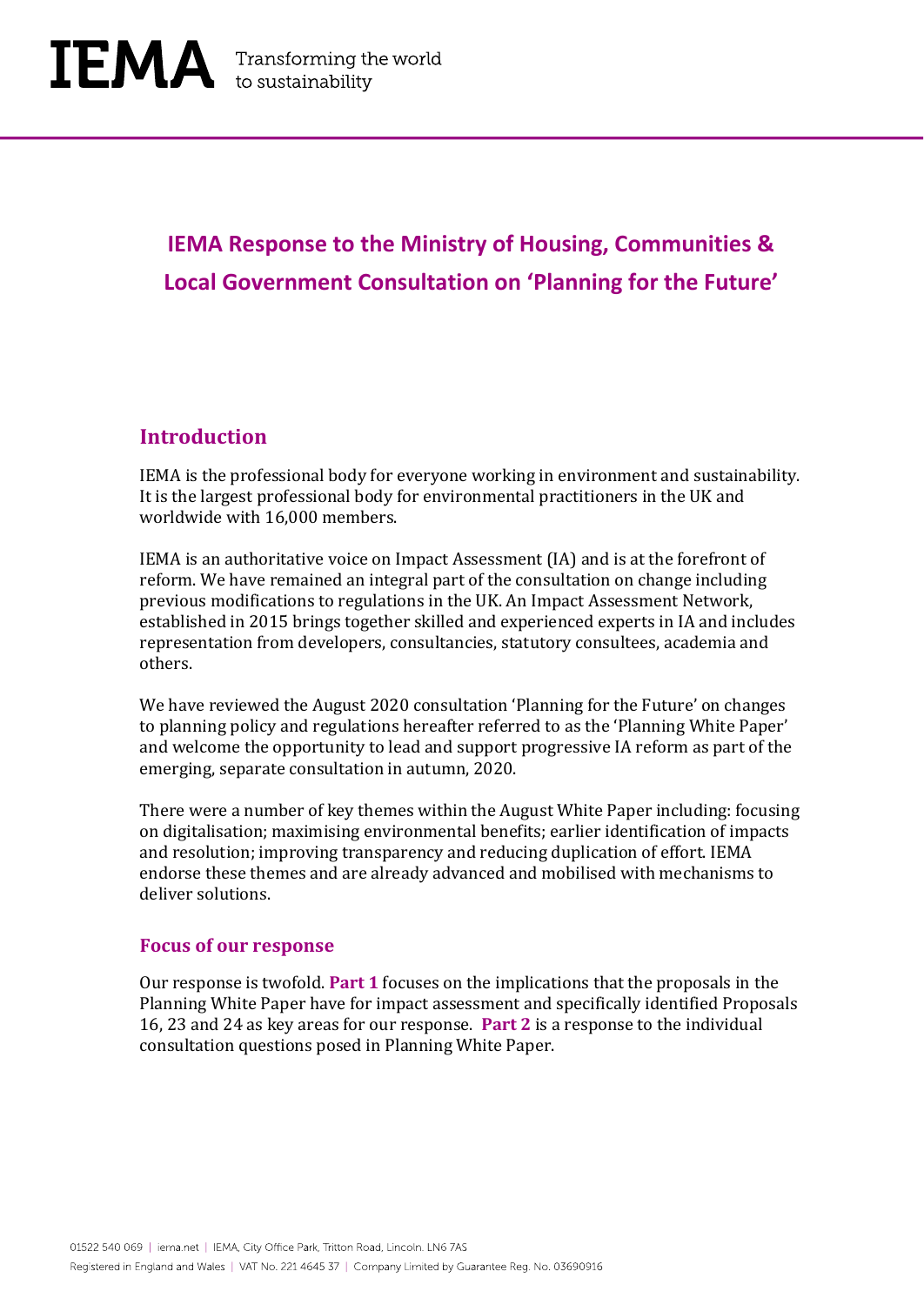## **Part 1: Impact Assessment Reform**

IEMA welcomes the Planning White Paper and the opportunity to improve the way that planning is delivered. Our focus is particularly on any proposals that effect IA such as Environmental Impact Assessment (EIA), Strategic Environmental Assessment (SEA) and Sustainability Appraisal (SA) undertaken in the UK.

IEMA agrees with the need for impact assessment reform, however the specifics of Proposal 16 need further consideration. A quicker and simpler system must not reduce the existing protection IA provides to valued assets and people. Protecting and enhancing the most valuable and important habitats and species in England is important, but is only one of many assets that need to be safeguarded. Equally the role of IA and its influence on better development for the people that live there must be recognised and safeguarded.

It is currently unclear from the White Paper what this quicker framework will involve and the relationship between SEA at the plan level and EIA at the project level.

#### **EIA Reform**

Cognisant that we are yet to see the planned IA reforms in the anticipated EIA white paper, IEMA has produced a paper on EIA reform which has already been circulated with stakeholders including MHCLG and Defra. To avoid repetition here, a copy is attached as **Annex A** to this Consultation Document. A short summary is provided below.

Development in the UK has long benefited from improved environmental outcomes as a result of robust assessment of the likely environmental effects of proposals and plans to enable stakeholders, the public and decision makers to better understand the environmental and social effects of a project. The value of the EIA process should not be under-estimated simply because of a perception amongst certain stakeholders that it is delaying development. We recognise that there could be improvements in the EIA process however we fundamentally disagree with the assertion that:

**"***Assessments of environmental impacts and viability add complexity and bureaucracy but do not necessarily lead to environmental improvements nor ensure sites are brought forward and delivered."*

EIA applies to less than 1% of all planning applications and by definition it rightly applies to the most complex, most contentious applications with the greatest potential for environmental impacts. Thoroughly investigating those complexities, using the most advanced techniques to do so and enabling the public to comment should be completely in keeping with the aims of the Planning White Paper to achieve sustainable, high quality development, utilising technology and engaging the local community.

We agree that there is a need for the planning process to be more outcome orientated and consider that EIA is proven tool that can achieve these outcomes. As a design tool the EIA process identifies potential adverse impacts and then assists in avoiding, reducing or offsetting those impacts during the design, through early commitment to mitigation for every stage of the design-life of a project – construction, operation and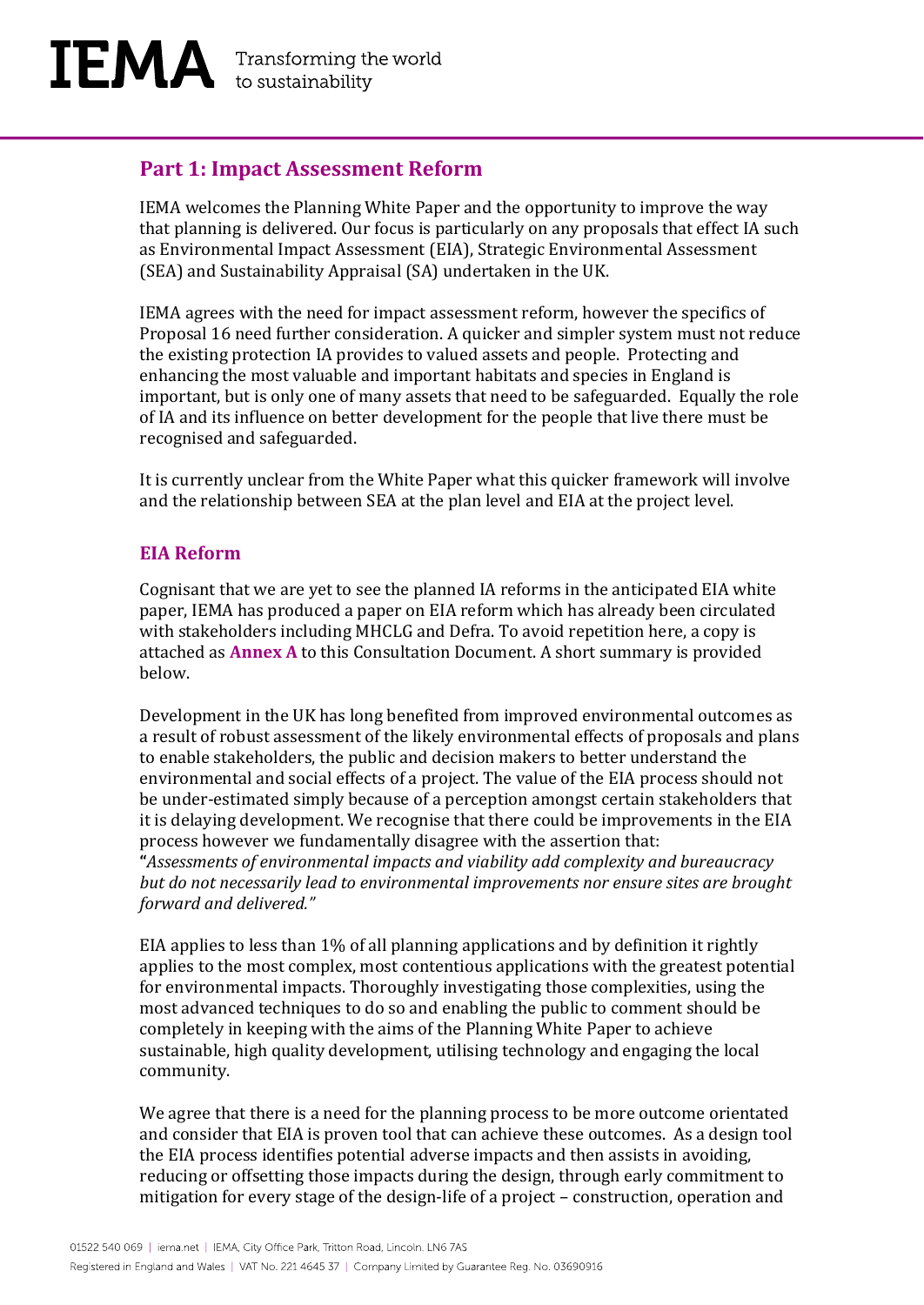# $\mathbf{IEMA}$  Transforming the world

decommissioning. Therefore, in terms of delivering 'beautiful and well-designed homes and places, which embed high environmental standards' EIA is the mechanism for achieving this (in partnership with master planning, design codes, the community and individual excellence).

For those impacts which cannot be avoided, EIA is a key mechanism for identifying and developing mitigation and management measures to control and monitor potentially adverse environmental and social impacts. The commitments made by a development to specific environmental outcomes or specific mitigation as part of the EIA process can then be clearly translated into specific targets that the development can be measured and challenged against. In this way it provides a vehicle to capture opportunities and quantify the significant benefits of the project, including net gains and carbon reduction.

EIA is therefore a practical and established method of implementing the Planning White Paper objective and National Planning Policy Framework<sup>2</sup> goal of achieving sustainable development and good design, as well as supporting the UK's efforts to meet its commitments to the United Nations Sustainable Development Goals and international treaties on climate, biodiversity and environmental justice.

EIA provides the confidence to all parties of how risks can be managed and how benefits and quality will be delivered. Equal to the importance of the tool in decision making is the role that EIA delivers in formulising the environmental integrity of a project. This is key to demonstrating the commitment major developers have to the environment and local community, which is rapidly becoming a core principle of any business or strategy for investment.

The UK needs to renew the role of EIA in the context of the need to build back better, deliver net environmental gain, tackle current economic and societal challenges and set the tone for the wider planning system taking responsibility for good design and sustainable outcomes.

#### **EIA Recommendations**

EIA reform represents an opportunity to improve design and ensure that environment is considered in the early stages of design, when applied well it also removes unnecessary cost, delay and impact. These and other weaknesses in some current practice stem from a lack of clear requirements and standards as part of, or in support of, any regulatory framework. IEMA has consistently been providing forward thinking, good practice advice on improving quality<sup>1</sup>, delivering proportionality<sup>2</sup> and responding to the need for digitalisation3. Delay (and cost) could be rectified with new UK requirements and standards on EIA, mandating good practice and lessons learnt from

<sup>1</sup> Including but not limited to: IEMA, Environmental Impact Assessment Guide to Shaping Quality Development, November, 2015; and IEMA, Environmental Impact Assessment Guide to Delivering Quality Development, July, 2016.

<sup>2</sup> Including but not limited to IEMA, Delivering Proportionate EIA – A Collaborate Strategy For Enhancing UK Environmental Impact Assessment Practice

<sup>3</sup> IEMA, Digital Impact Assessment – A Primer for Embracing Innovation and Digital Working, March, 2020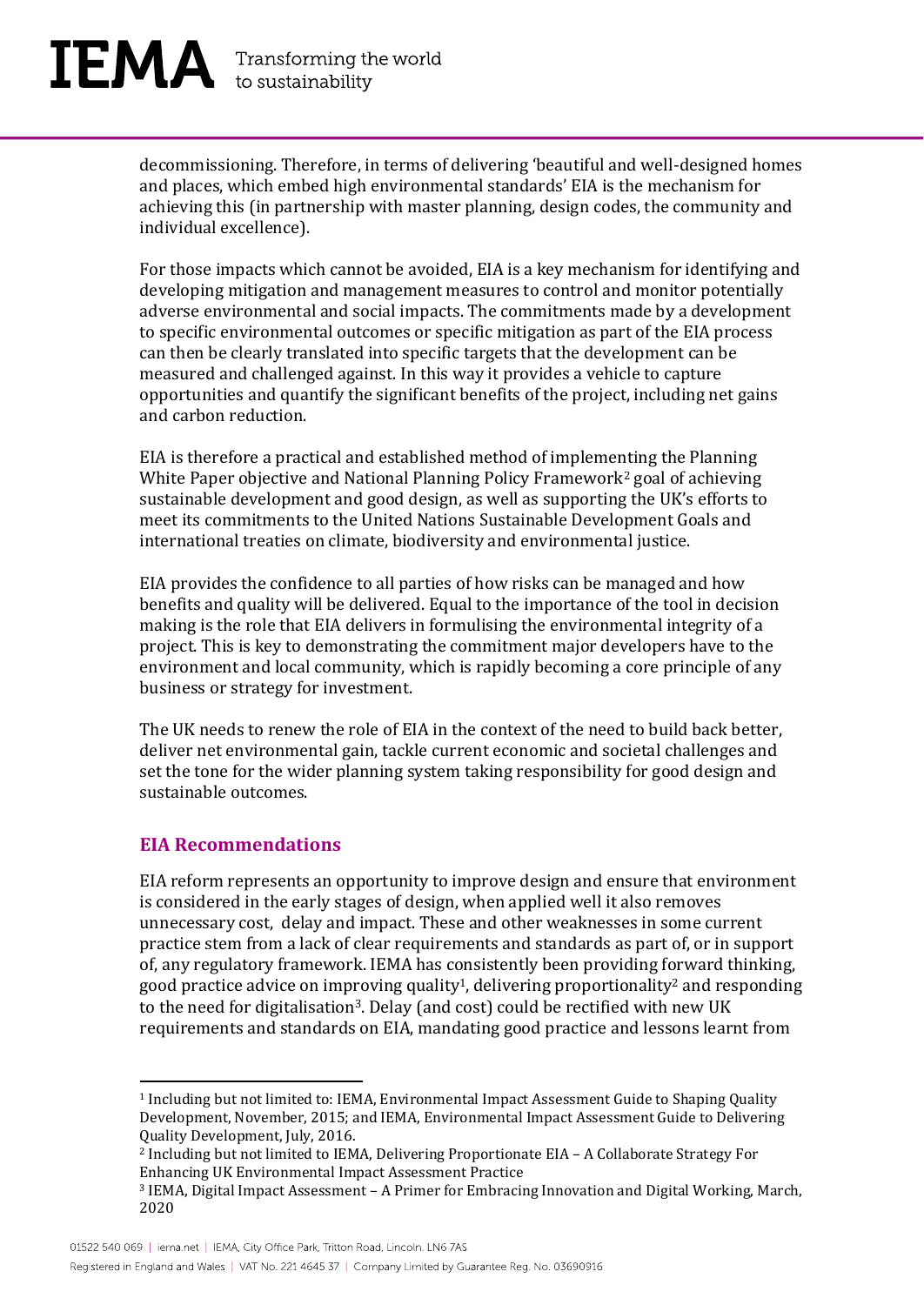previous EIA's. This would reduce uncertainty which is often the cause for disproportionate assessment as an attempt to avoid perceived risks of legal challenge. IEMA consider the following to be priorities:

- **Governance on 'scoping' non-EIA development**: Provide new requirements and standards on how the need for reporting is scoped for projects which are not EIA development – the 99.9% of planning applications. As part of this, a consistent mechanism should be defined to ensure the requirements and mitigation of the project are implemented – this could be through mandating the use of an Environmental Management Plan (EMP).
- **Publish clear requirements and standards for EIA**: Convene a working group to define existing good practice which will deliver the key themes outlined in the August White Paper. This should include re-defining EIA as a design tool for plan making and design coding; a delivery mechanism for net environmental gain; and delivery of effective scoping. This would lead to an agreed set of enhanced and simplified requirements and standards and would give practitioners and decision makers the evidence behind approaches taken and decisions made.
- **Ensure EMPs are central to the EIA process and provide certainty on implementation**: EMPs to become a validation requirement of any EIA and singularly include all design and mitigation requirements – delivering quality design. An EMP is the single plan against which monitoring can be undertaken to ensure implementation/deliver post consent compliance and evolve to provide the structure and control mechanisms of further plans (e.g. construction environmental management plans). There needs to be a re-focus on capturing data on the implementation and effectiveness of mitigation through monitoring and to use this data to inform future developments.
- **Appraise the role of a national EIA unit**: Revisit previous consideration of a national EIA unit to deliver a uniform approach in determining the requirement for EIA and to develop (or commission) a proportionate evidence base to support screening and scoping decisions. This would reduce uncertainty in the current PPG, provide early certainty to developers, reduce timescales and reduce the risk of successful legal challenge<sup>4</sup>. This could be explored as part of any evolving role of the Planning Inspectorate and would help to deliver a consistent and proportionate approach to screening and scoping.
- **Embrace innovation and digital EIA**: Define the steps that will be implemented and when (acknowledging that some of them will be required to be up and running prior to implementation of reform). Priorities should include a national data hub (both for primary data and EIAs), a permanent move to digital submissions and improved use of interactive mapping to provide clarity

<sup>4</sup> Screening remains a key target for current legal challenge as emphasised by a recent flurry of cases in 2020.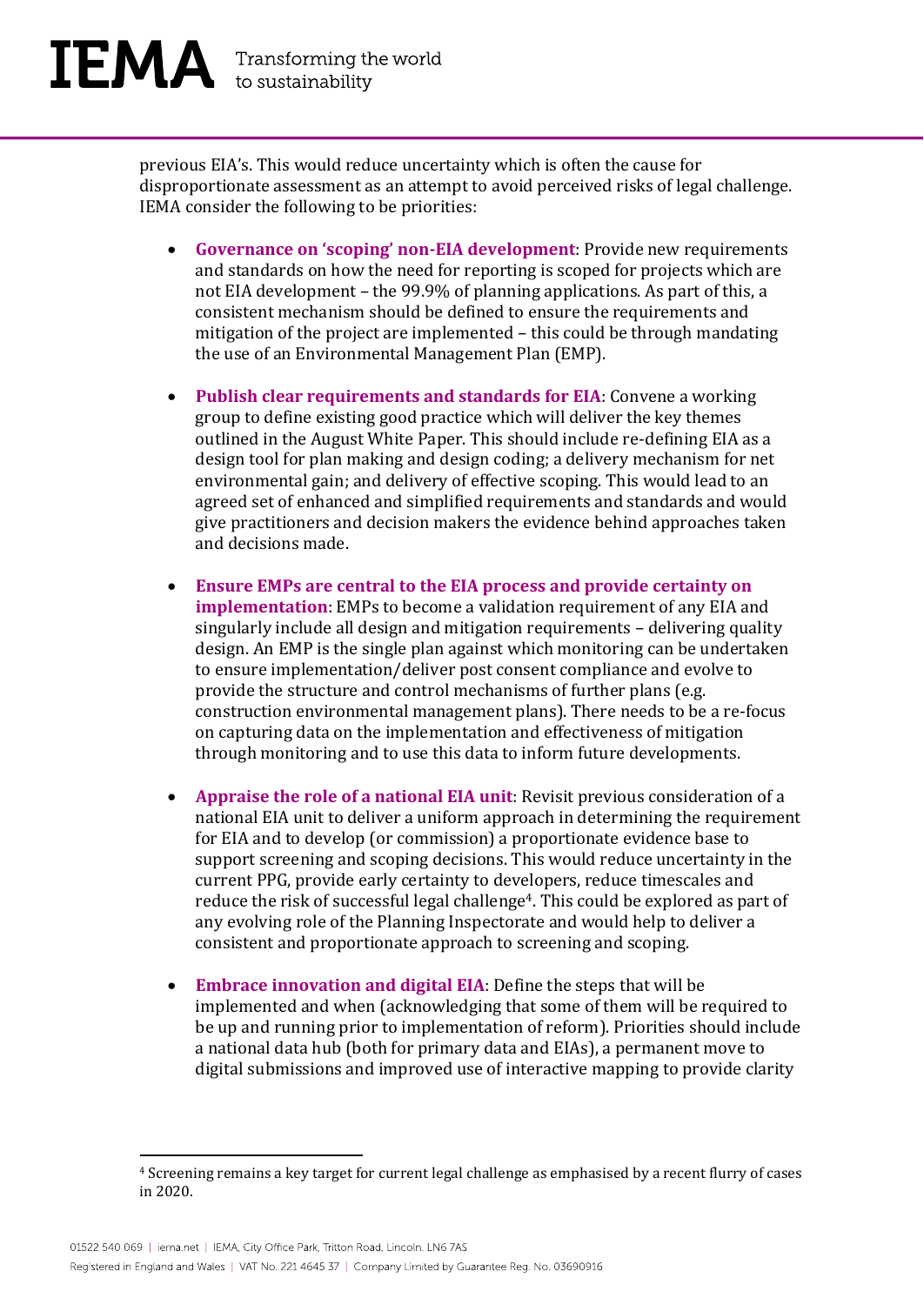on whom or what is impacted. Any national data hub needs to deliver better accessibility and can also be used to share industry intelligence5.

• **Competence in EIA**: Acknowledge EIA as a specialist area of expertise, one that requires competent experts to lead and prepare and competent experts to use the tool correctly in the decision-making process. This may include a decision on shared technical capacity across determining authorities so that the value of training is realised (unless the benefits of a national unit resolve this need).

#### **SEA and SA**

IEMA has noted that within the Planning White Paper the Government refer to abolishing Sustainability Appraisal and developing '*a simplified process for assessing the environmental impact of plans'*. This implies that there may be some intention to significantly alter SEA or combine SEA and EIA. Furthermore, the White Paper mentions duplication of assessment more than once, and therefore implies that there is some duplication of assessment between SEA and EIA. It is IEMA's view that both SEA and EIA have different focuses and are both valuable and necessary. There is however opportunity to improve both SEA and EIA, and through better digital working to transfer data between SEA and EIA projects to improve efficiency and avoid any duplication of data collection (if any).

IEMA considers that the Proposals within the White Paper strengthen the need for both SEA of the likely environmental effects at the Plan Stage and Project level EIA. It is at the Plan Stage and the identification of growth areas that strategic issues and cumulative effects can be addressed. These are often associated with understanding the carrying capacity of development infrastructure and the strategic mitigation required to deliver growth. The level of assessment would be sufficient to satisfy the test of 'sustainable development' for the overall plan. The results of these strategic assessments should then be translated into limits or targets within the design requirements and standards under Proposal 11.

However, information and resources are often lacking at the SEA stage, both concerning the design of proposals, when they may be implemented as well as environmental data. In practice, this lack of information and resources is why some assessment is deferred to the project level.

It will only be at the project level that greater level of design information becomes available, more detailed environmental data is collected and impacts to specific communities or assets of value can be determined. Compliance with the targets, design requirements and standards can therefore only be demonstrated after a process of project level environmental assessment. This is not a duplication of assessment with SEA. Therefore, although this may not be in the form of EIA as currently understood, for new permitted development within Growth areas, environmental assessment to demonstrate compliance with the design codes / standards and net environmental gain will still be required.

<sup>5</sup> A priority will be the documentation of commonly occurring impacts that we have a high confidence in being able to mitigate. This will further influence the proportionality agenda.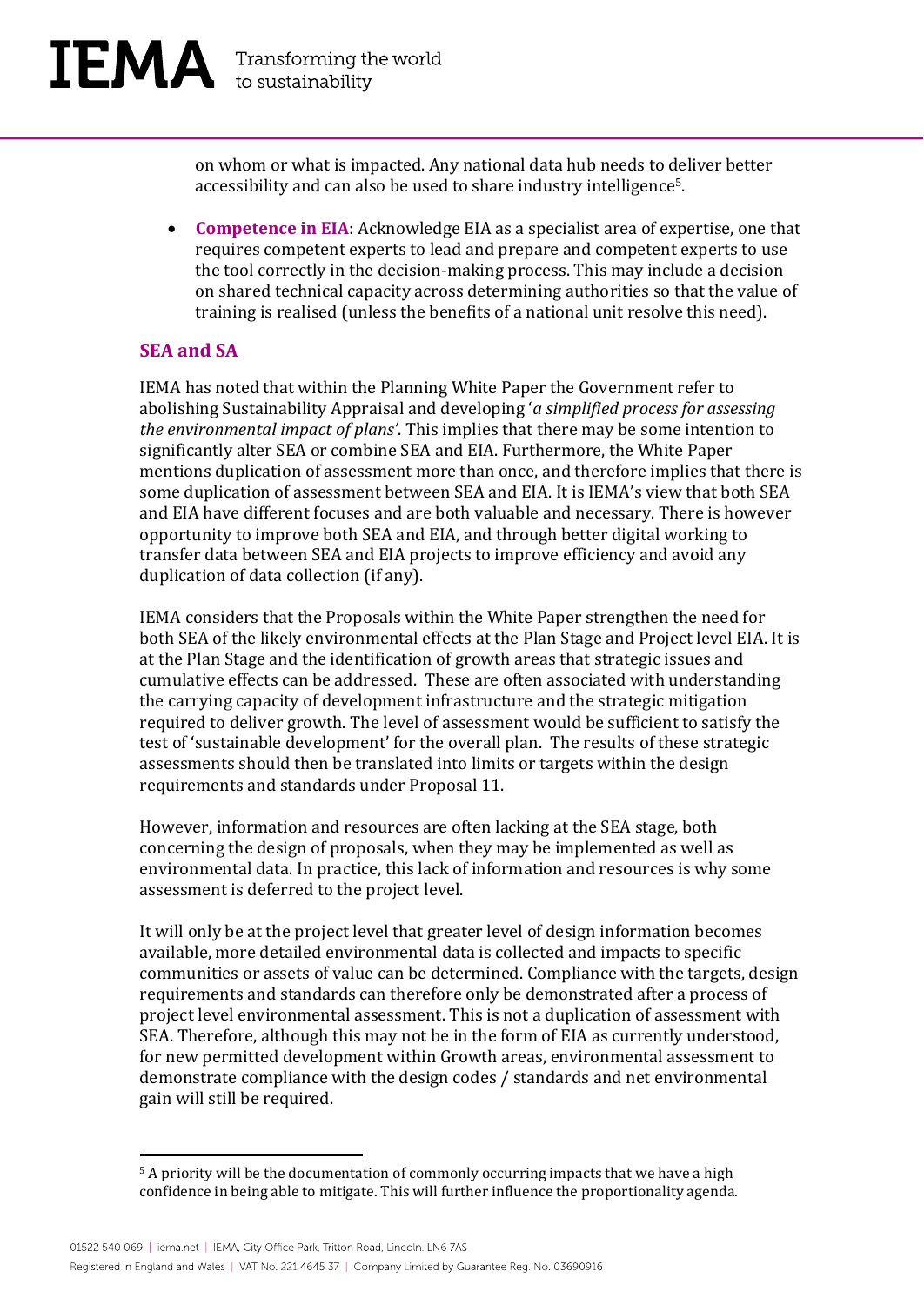

Consequently, IEMA consider that the Planning White Paper reinforces the need for both strategic and project level assessment of environmental effects. They have different purposes and to achieve the Government's stated objectives in the White Paper, both are necessary.

#### **Comment on Resource and Skills Strategy in Proposal 23**

IEMA welcomes the focus on skills development, training and workforce planning which is a critical component in making any wider reforms successful. IEMA has a long history in this area with a comprehensive range of professional standards and training to support environment and sustainability professionals working across planning and development.

IEMA has in recent years been focusing on the transition to digital working across the profession and welcomes this element of the proposals. However, it should be noted that these proposals should not narrowly focus on planners alone, and should include the other professions working closely in the planning and development sector, including architects, engineers, lawyers, impact assessment professionals and numerous expert disciplines, including ecologists, transport planners, archaeologists, acousticians, landscape architects, contaminated land specialists and so on.

IEMA would be willing to work with the Government in developing a resourcing and skills framework which works for all authorities and professions across the country. We would be willing to share our own experiences with innovative solutions which can transform practice.

#### **Comment on Enforcement Proposal 24**

IEMA supports the Government's proposed review and strengthening of enforcement powers and sanctions. IEMA wishes to draw attention to the recent report 'The UKs Enforcement Gap 2020'<sup>6</sup> which sets out, in detail, the statistics on how underresourced the situation on enforcement has become.

We also would encourage the Government to consider that local planning authority resources should not be limited to strengthening the existing planning enforcement powers and sanctions for unauthorised development. The following provides opportunities that IEMA believes the Government should consider.

Environmental management resources for Local Planning Authorities: The current situation means that local planning authority training and resources for environmental management are inadequate to monitor and enforce the planning conditions and minimum legal requirements. An additional effect is that planning conditions are not sufficiently defined and detailed, meaning that the conditions can be open to interpretation by developers which can result in the under-allocation of environmental management resources. There is an urgent need for the Government to promote and incentivise a positive transformation of the construction industry, leading them towards genuine innovation and achieving/exceeding minimum compliance.

<sup>6</sup> https://www.unchecked.uk/wp-content/uploads/2020/10/The-UKs-Enforcement-Gap-2020.pdf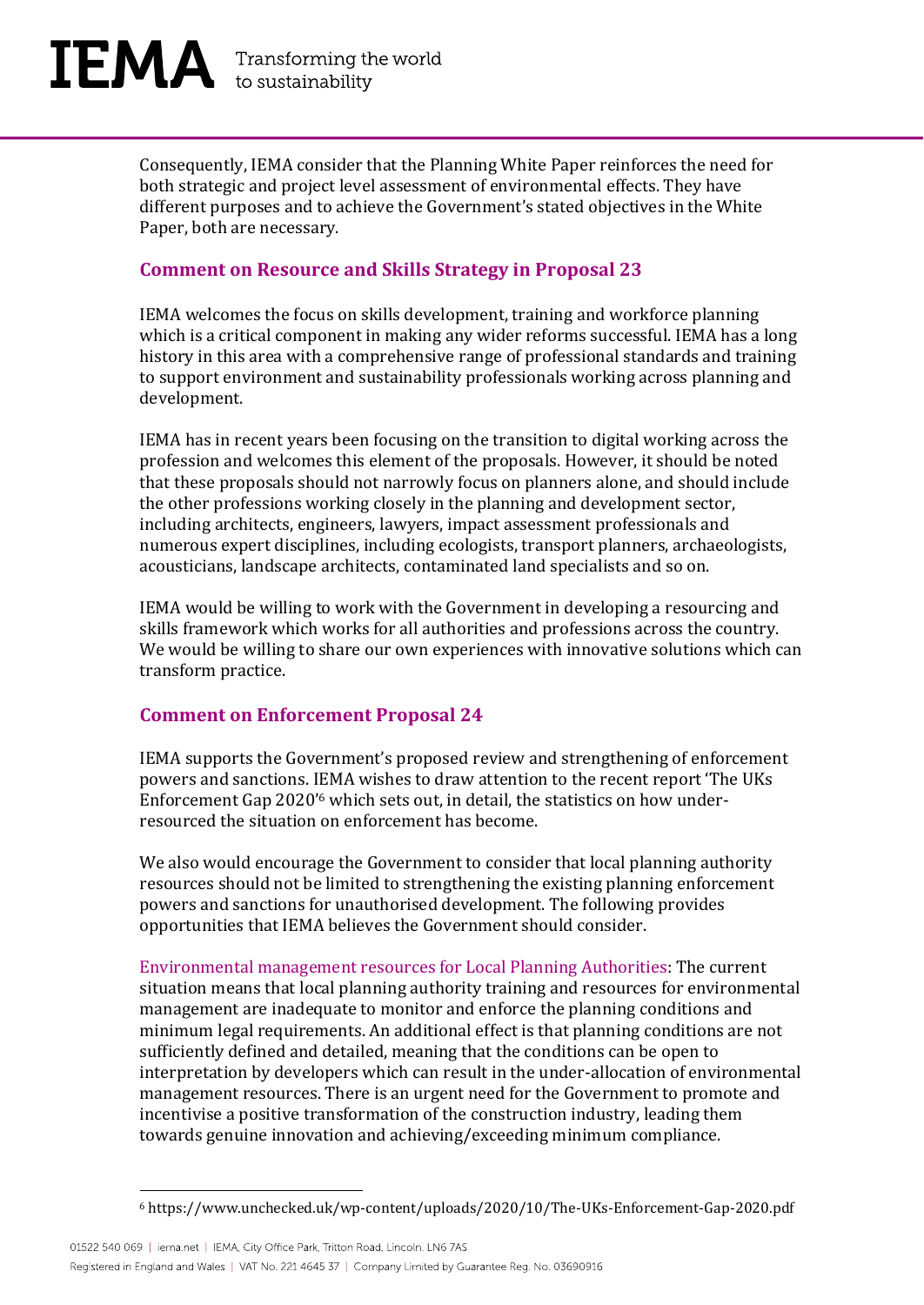Performance monitoring: The EIA Regulations require monitoring of significant effects associated with 'EIA development'. However, IEMA believe there is a need for a mandatory performance monitoring and reporting of environmental compliance for a broader range of developments. This should be aligned to key government environmental targets/policies and legislation (e.g. the Environment Bill, Climate Change Act, Energy Savings and Opportunities Scheme etc.). This should be selfreported at a regular frequency to the relevant Regulator. The results of this could be made available to the public via a government web portal, such as the Planning Portal. Care would have to be taken to ensure requirements were scalable, to ensure the admin cost burden was proportionate to the type/impact of the development.

Tender-incentivised regulator-collated compliance: A publicly-accessible enforcement database, made available to project promoters, to facilitate the tender selection process, detailing all types of enforcement and performance-improvement activities (not just prosecutions) by regulators (i.e. DEFRA, the PI and LPAs, the EA/SEPA/NRW/NIEA, the MMO, perhaps also with input from EH, NE, LA Ecology Units).

Risk threshold-mandated Environmental Clerk or Works (ECoW): To facilitate and provide assurance on the above performance monitoring recommendation we recommend the Government considers a new requirement that defines the risk criteria/thresholds (i.e. nature, scale, location and environmental) above which the appointment of one or more project-dedicated independent ECoW is required to assure environmental monitoring and compliance. This may be enabled via an amendment to the EIA Regulations and by the planning system for 'non-EIA development'.

### **Part 2: Response to Consultation Questions**

The following responses were developed through engagement and with contributions from IEMA members.

**1. What three words do you associate most with the planning system in England?** 

Complicated, Reactive, Under-resourced.

#### **2. Do you get involved with planning decisions in your local area?**

Not Directly Applicable / No - IEMA itself is not directly involved in planning decisions.

However, Yes - Many of our 16,000 members across the country interact with planning on a daily basis as developers, planning professionals, local authority officers, consultants, civil servants, NGO officers and statutory advisers. In particular, as the leading professional institute for Impact Assessment (IA), IEMA's membership contains many professionals working in EIA, SEA, Health Impact Assessment (HIA), Habitat Regulations Assessment (HRA), SA and planning.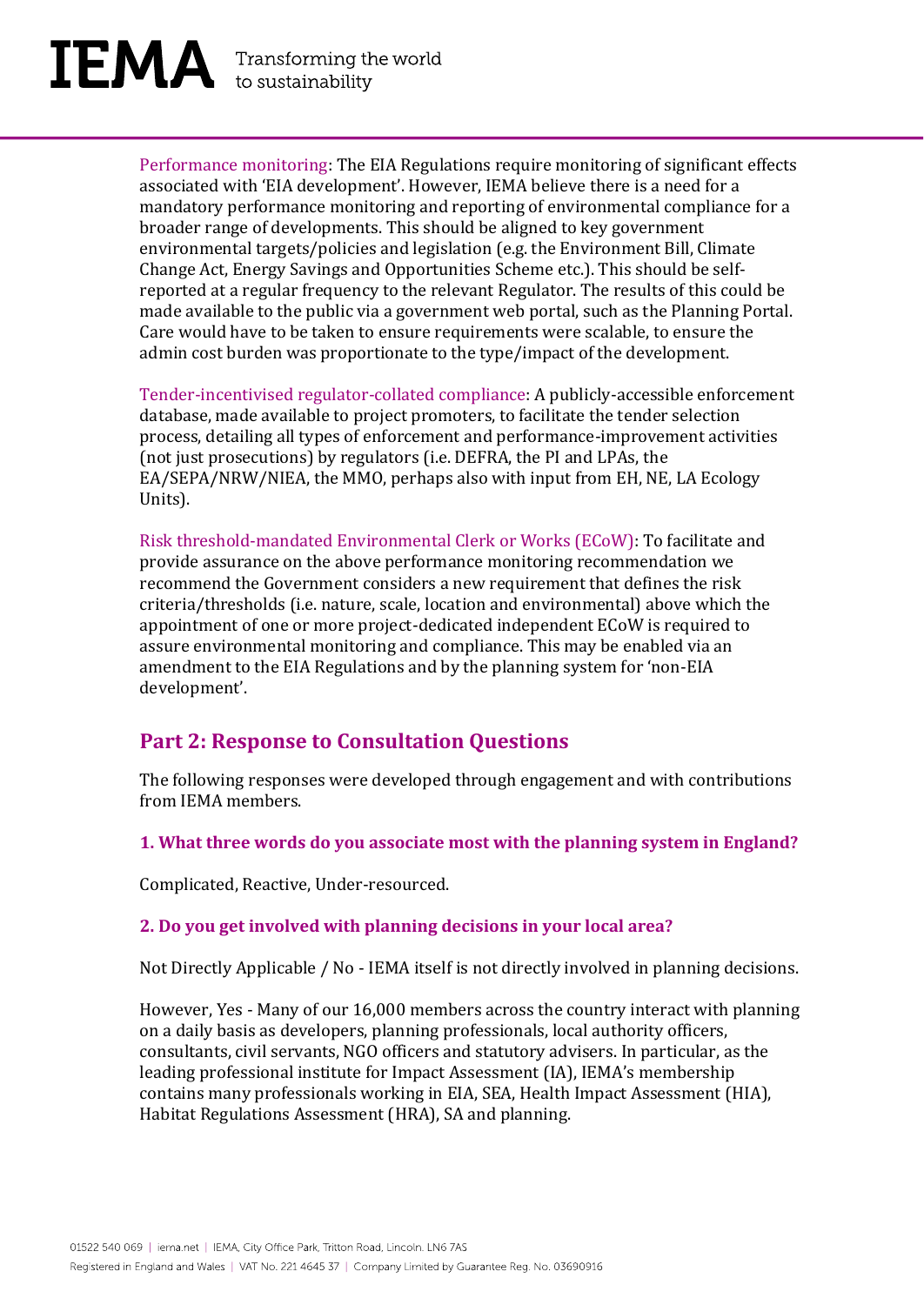#### **3. Our proposals will make it much easier to access plans and contribute your views to planning decisions. How would you like to find out about plans and planning proposals in the future?**

Ideally online, with a notification system as well as good search functionality, so that personal preferences, by topic and by location, can be set and then emails or notifications are sent when new activity occurs.

However, one advantage of the paper notice system is that many members of the public are not aware and are not actively searching planning portals or Local Authority websites. Therefore, many people may only become aware of a project when they see a local notice or receive a direct mail shot from a developer as part of a public consultation. Any move to online notifications should consider how the public are consulted more widely as part of the requirements for stakeholder engagement.

#### **4. What are your top three priorities for planning in your local area?**

In general, IEMA recognise that specific locations will have individual sensitivities and priorities which may be related to local circumstance and conditions. However, as a general rule, IEMA recognise the following three priority considerations for planning at this time:

**Nature**: Biodiversity conservation, environmental net gain and ecosystem restoration. **Climate**: Carbon reduction, transition to net zero, climate resilience and adaptation. **Society**: Human health, wellbeing, inclusivity, social justice and equity.

#### **5. Do you agree that Local Plans should be simplified in line with our proposals?**

#### $No.$

In principle IEMA has reservations regarding adopting an oversimplified zonal planning system. We recognise that it is aimed at achieving a more rapid planning consent process however, we consider that the European countries which have a similar system have very different circumstances to those in the UK (not least the amount of available space) and a mixed success in the quality of development achieved and how integrated it is.

To overcome this the proposals put forward by the Planning White Paper will place an incredibly high burden on:

- The quality and comprehensiveness of the design standards to allow development to meet the requirements of an allocation;
- The skills and available resources within the Local Authorities and;
- The quality of strategic environment assessment undertaken on the Local Plan.

IEMA considers that it would be preferable and more proportionate to examine why so many local authorities do not have adopted Local Plans now and investigating the real reasons why housing targets are failing to be met, before resorting to an overhaul of the entire planning system.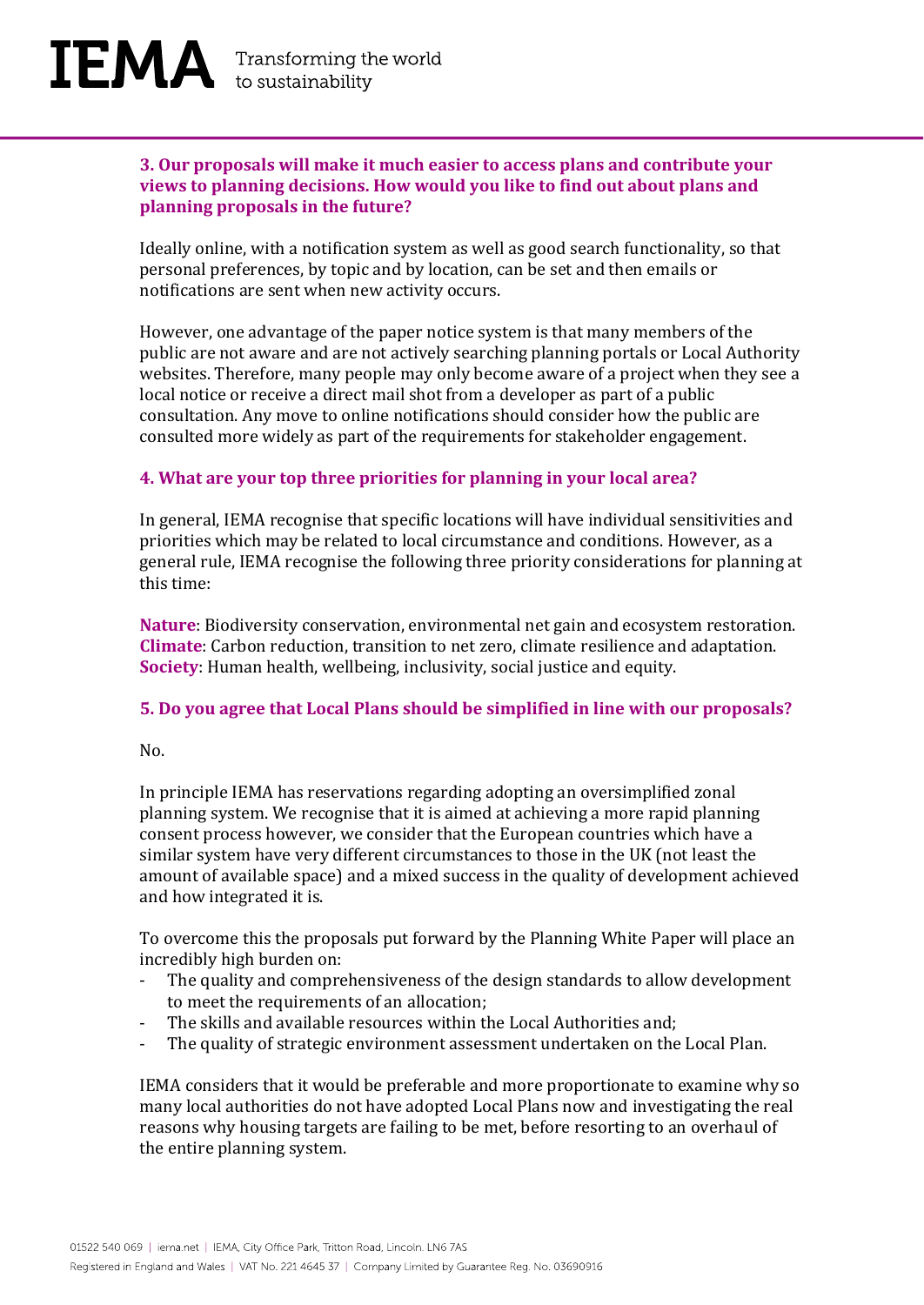#### **6. Do you agree with our proposals for streamlining the development management content of Local Plans, and setting out general development management policies nationally?**

Any new general development management policies should be developed and informed by evidence, and consider environmental and social considerations of development types to ensure that the system as a whole is aligned to commitments to biodiversity recovery, climate action and sustainable development.

We are also aware that there is often overlap between the NPPF and local planning policy. IEMA consider that Local Authorities and the local community should be able to produce specific policies relevant to the local area but generalised policy on e.g. designated environmental assets such as listed buildings or Sites of Scientific Interest, should not be duplicated. Doing this in order to allow Local Plans to set specific outcome orientated policies on noise, air quality, carbon and ecological gain is supported.

#### **7(a). Do you agree with our proposals to replace existing legal and policy tests for Local Plans with a consolidated test of "sustainable development", which would include consideration of environmental impact?**

The White Paper provides no information regarding what the consolidated test would involve. Further it suggests that the concept of sustainable development is an '*existing and well-understood basis for the planning system'*. IEMA agrees that a test of whether the Local Plan delivers 'sustainable development' should be the basis of what a Local Plan is approved however, we disagree that this is '*well understood'*.

In order for us to support this change there would need to be clear guidance on what is meant by sustainable. For example, sustainability is not to be confused with economic viability or financial sustainability. Sustainability needs to be defined along the lines of the Brundtland Definition and the Triple Bottom Line, i.e. balancing environmental, social and economic considerations in a manner that allows the present generations to meet their material needs without compromising the ability of future generations to meet their needs. Infinite growth is not sustainable in a finite physical space with limited resources and therefore the focus should be on managed growth, a circular economy, regenerative resource use, environmental net gain, urban renewal, regeneration and redevelopment.

For example, it could be suggested that the Government's housing policy and targets are not sustainable in the long term especially if at the local level the only way to achieve the housing allocations targets are unsustainable development of valuable and finite green space, habitats and ecosystems. It would seem that similar arguments around road building and some forms of energy generation could also be questioned by the local community under the test of whether they were sustainable in terms of carbon net zero. We would welcome such dialogue as it represents a healthy and constructive approach to determining what short-term and medium-term measures and policy decisions need to be made now, in order to meet the long-term objective of achieving sustainable development within environmental limits.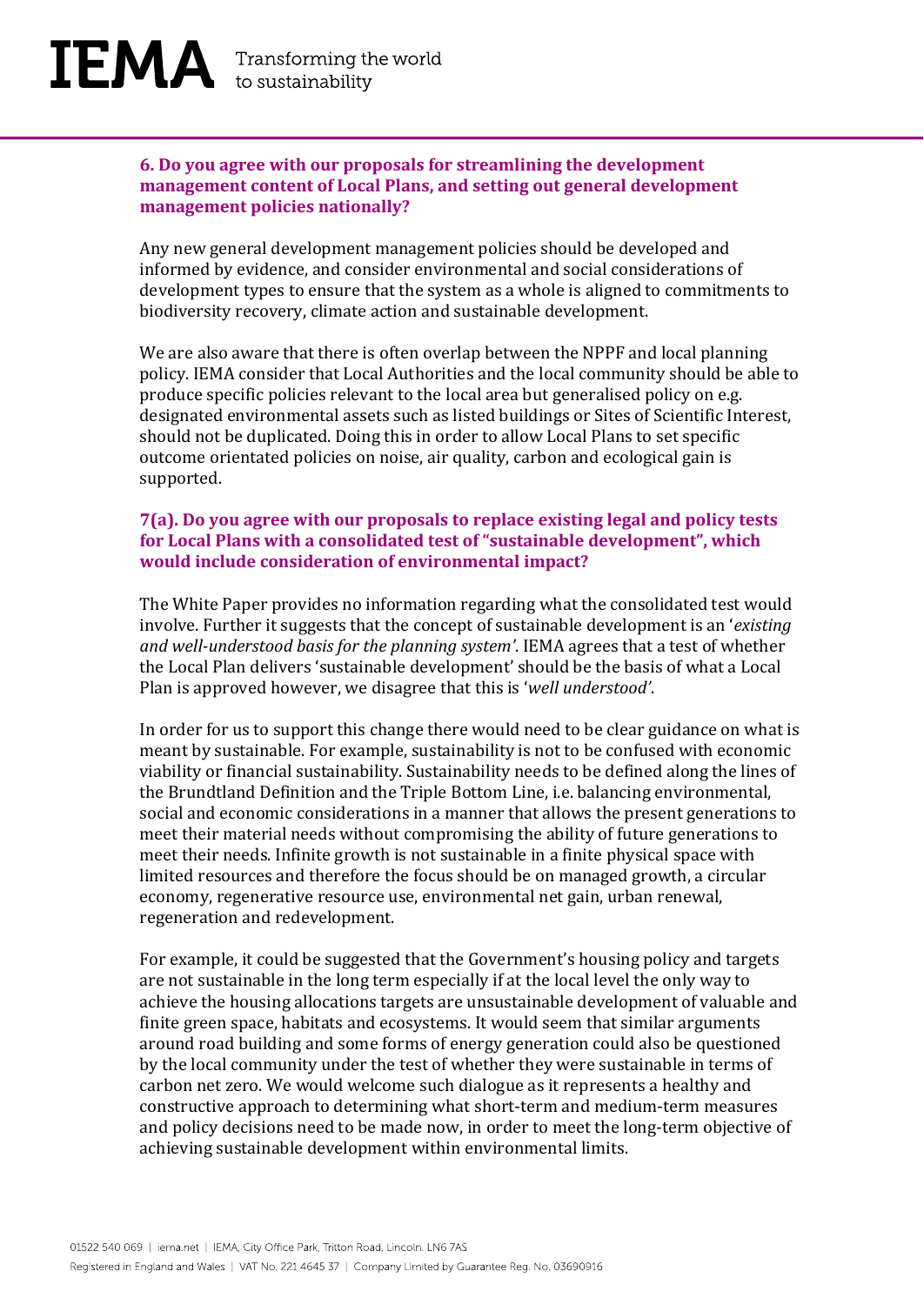#### **7(b). How could strategic, cross-boundary issues be best planned for in the absence of a formal Duty to Cooperate?**

From an environmental perspective IEMA maintain that a Strategic Environmental Assessment (SEA) of the Local Plan by the relevant local authority must include the consequences for the adjacent authorities. An adjacent authority must be a statutory consultee on any environmental assessment.

In terms of practical matters, it would seem that there should be an obligation to produce a single set of design standards / codes / masterplan for any Growth area that crosses a Local Authority boundary. Similarly Protect and Renewal areas must be integrated at district boundaries.

Consideration could also be made of regional or supra-authority advisory groups/forum which bring together cross-boundary stakeholders to look at issues that span multiple authorities, for example River Basin Management Plans and Strategic Road Network planning.

#### **8(a). Do you agree that a standard method for establishing housing requirements (that takes into account constraints) should be introduced?**

The problem with separating housing targets is that they are inherently unsustainable, in that housing developments do not exist in a vacuum. Housing needs a road network, energy (power), schools, healthcare, water, telecoms and employment. Therefore, by separating out one element and basing targets on a single facet, developments are inevitably out of sync with the supporting infrastructure and the natural environment. Separate housing targets should be scrapped, and instead an integrated strategy for community development and community expansion be adopted. Developments need to integrate housing needs within the context of the existing capacity of supporting infrastructure so that development can be paired with any required upgrades to the community infrastructure. The Garden City developments of the past provide a blueprint for placemaking that is integrated with community and infrastructure development. This model should be adopted and can be adapted for smaller expansions with garden quarters etc, appropriate to the size of the community where the development is occurring.

IEMA has reservations regarding the long-term approach to housing and the use of housing targets. Nearly all local communities oppose further house building of the kind that is routinely proposed, with little accommodation of the necessary supporting facilities or infrastructure for a successful integration with the host settlement/community.

#### **8(b). Do you agree that affordability and the extent of existing urban areas are appropriate indicators of the quantity of development to be accommodated?**

No.

IEMA consider that the quantity of development to be bought forward cannot be determined based on affordability and / or the extent of existing urban areas. The risk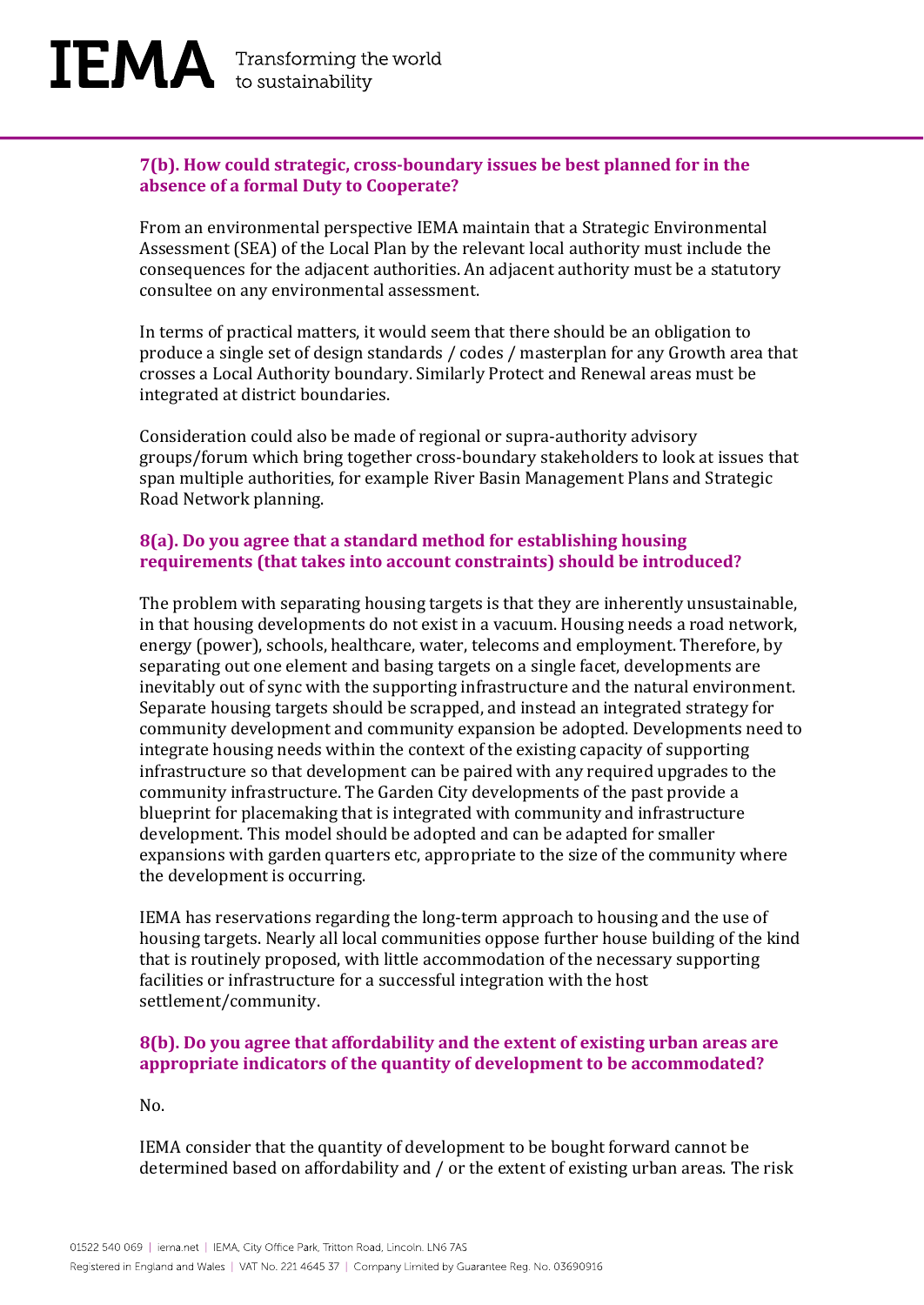

of this approach is that it is an oversimplification of a complex set of site-specific issues, leading to poor decisions on location and scale of development.

The appropriate level of development must reflect need, prioritisation of suitable locations and avoidance of unacceptable environmental and social effects. This requires innovation in the way we deliver housing and other infrastructure and points towards an integrated approach to community development which looks at the existing environment and infrastructure (physical and social) akin to the development of Garden Cities to achieve sustainable and thriving communities.

#### **9(a). Do you agree that there should be automatic outline permission for areas for substantial development (Growth areas) with faster routes for detailed consent?**

 $N<sub>0</sub>$ 

The Growth areas would, by definition, be the most likely areas identified for allocations for all major infrastructure including housing but also for example, energy generation / manufacturing and industry and waste management.

The White Paper proposals rely on the relevant Planning Authority being able to correctly identify what the future need is for these and correctly establish the site suitability criteria for each type of infrastructure they want to include in the Growth area. This is in such a way that it is included in a masterplan, specific design codes can be produced and a developer will come forward with a proposal for that allocation.

The White Paper proposals for the Growth areas also rely on the Local Authority being able at the Local Plan stage to consider the likely environmental effects of the allocations within the Growth area and their cumulative impact such that the allocations meet the consolidated test of 'sustainable development'.

As outlined in Question 5, this will place an incredibly high burden on:

- The quality and comprehensiveness of the design standards to allow development to meet the requirements of an allocation;
- The skills and available resources within the Local Authorities and;
- The quality of strategic environment assessment undertaken on the Local Plan.

As outlined above under 'SEA and SA', assuming the above is met, environmental assessment at the project level will still be required to demonstrate compliance with the design codes / standards.

However, rather than focusing on automatic planning permission IEMA considers that it would be preferable to focus on improving the speed that planning applications move through the consent process. A presumption in favour of granting combined permissions with fixed timescales could be used. This could involve different fixed timescales depending on the level of complexity of the development.

Within that process we consider that improvements in EIA as outlined in Part 1 could significantly aid the speed of the planning system.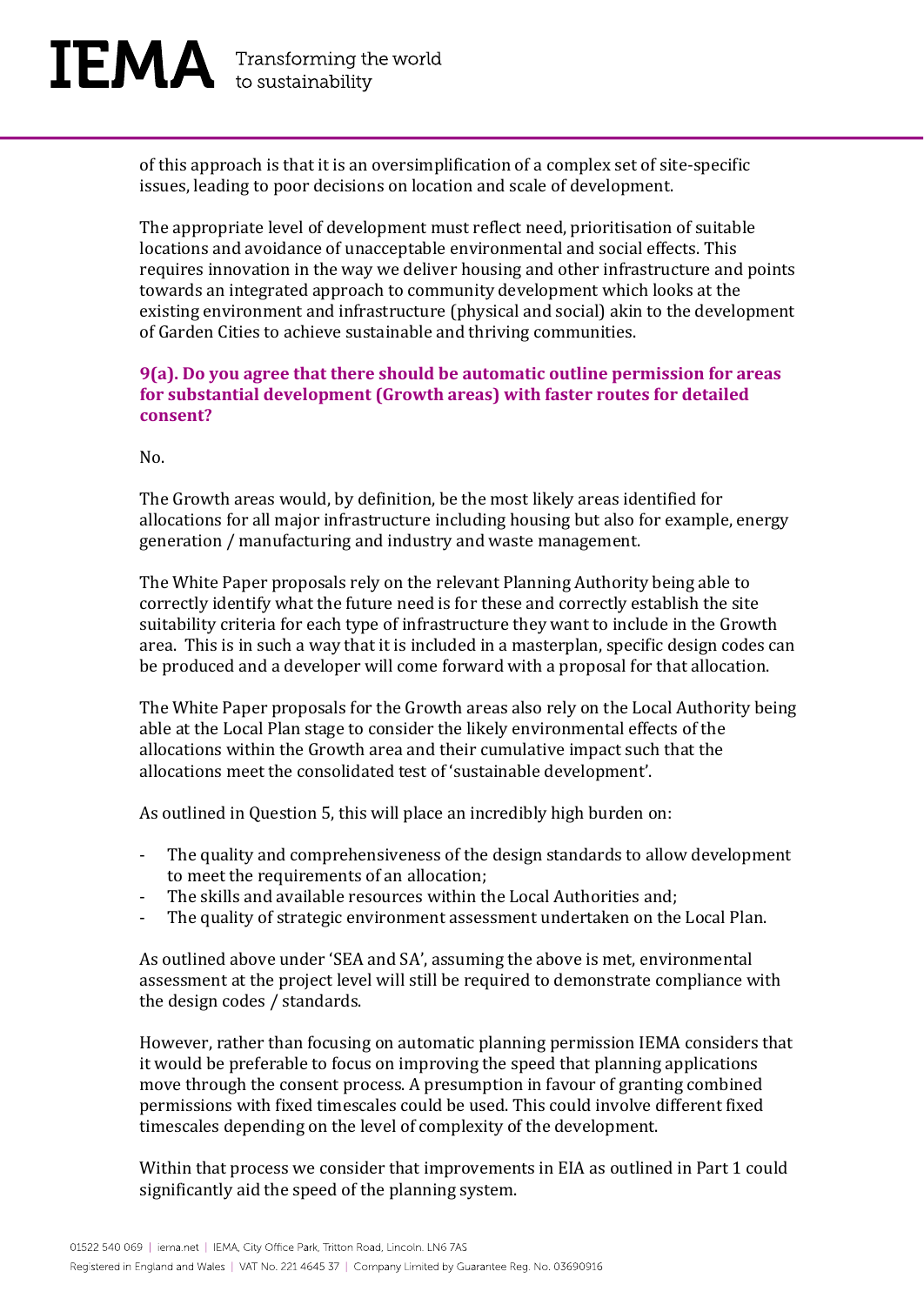

We also note that the status of Nationally Significant Infrastructure Projects (NSIP) and the Development Consent Order process is unclear in relation to those proposals which would satisfy the criteria for an NSIP under the Planning Act 2008 but are brought forward in a Growth area. We believe based on the drafting of the White Paper these would have deemed outline planning permission and would no longer be subject to a DCO application. This seems to reverse the benefits of transparency and public engagement with NSIPs that the process has delivered.

#### **9(b). Do you agree with our proposals above for the consent arrangements for Renewal and Protected areas?**

Aside from the general comments raised in relation to the principles of a zonal based planning system, IEMA does not oppose the concept of protect and renewal areas. We support the re-use of brownfield sites rather than development in greenfield / parks or the countryside. Additionally, we emphatically support protecting areas from development where it would not be appropriate or sustainable. However, the reason for the response of 'Not sure' is a number of uncertainties around how these would be implemented including for example:

- the status of the 'protected areas' is unclear and the circumstances under which development could be brought forward and justified; and
- the status of applications that would satisfy the NSIP criteria outside of a Growth area.

#### **9(c). Do you think there is a case for allowing new settlements to be brought forward under the Nationally Significant Infrastructure Projects regime?**

Yes.

IEMA considers that the examination process used for NSIPs would provide a more robust analysis of the development with the benefit of fixed timescales for an application. In environmental terms we believe that the DCO process results in a more comprehensive set of mitigation commitments and outcomes.

#### **10. Do you agree with our proposals to make decision-making faster and more certain?**

#### Yes to some, but not all.

The majority of proposals make sense, however IEMA has reservations concerning automatic approval if time limits are exceeded. As has been the case with some Local Plans and housing allocations, if a local authority lacks the resources to determine the case load, or if extenuating circumstances occur, then it is not sustainable or equitable that a development should automatically be granted consent. This effectively punishes the citizens and the receiving environment for a failing by the Local Authority and does not achieve the NPPF goal of sustainable development. A more productive and helpful approach would be a central pool of assistance that can aid struggling Local Authorities on a needs-basis where problems arise, so that applications can receive the proper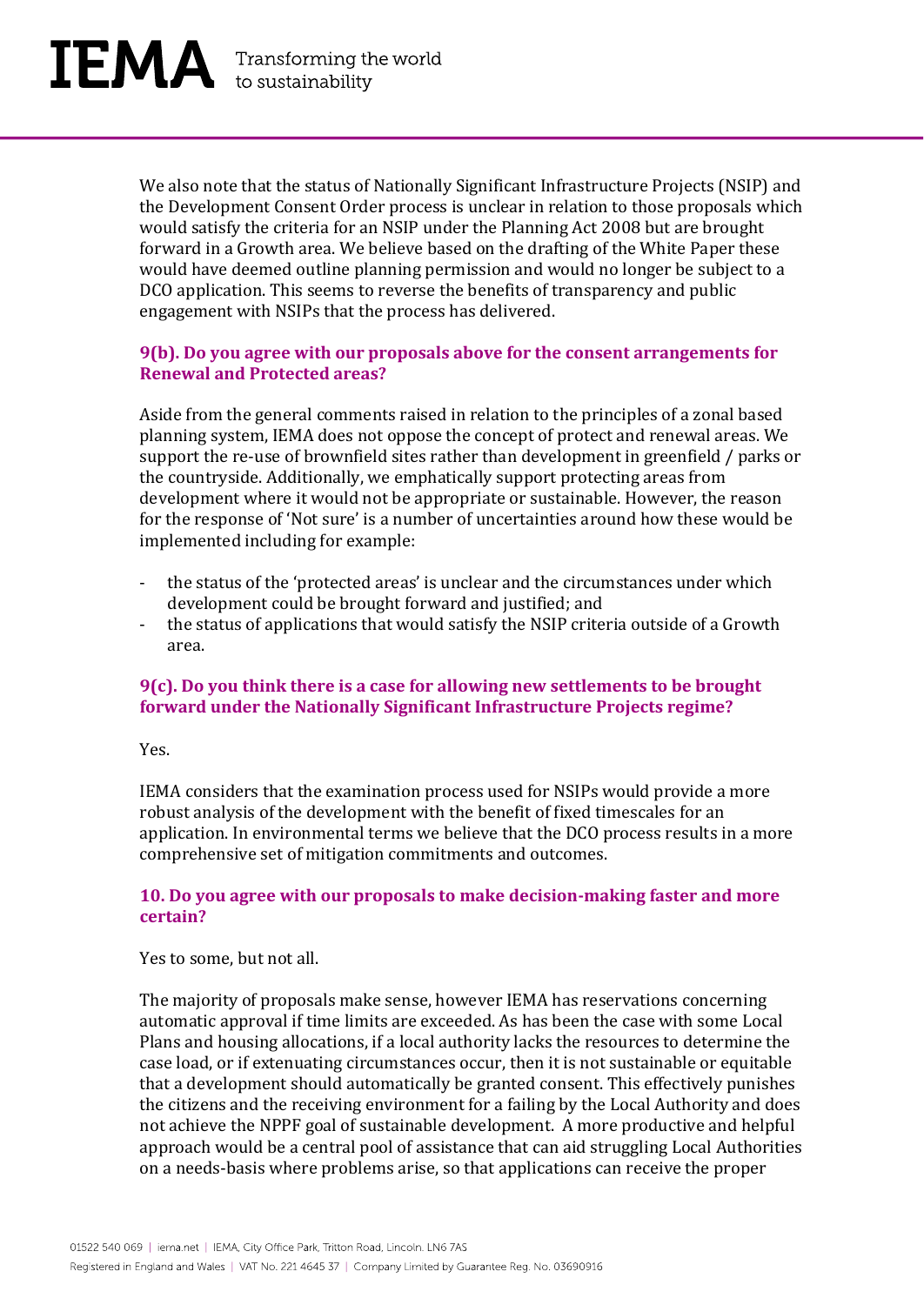

scrutiny and decision be made in accordance with national and local policies and the overarching goal of sustainable development.

#### **11. Do you agree with our proposals for accessible, web-based Local Plans?**

Yes.

IEMA support the use of digital tools and believe that there could be much greater use of digital EIA and on-line monitoring of targets / outcomes and commitments than is currently the case in the planning system. This could all be integrated into userfriendly, transparent and accessible web-based plans.

#### **12. Do you agree with our proposals for a 30 month statutory timescale for the production of Local Plans?**

IEMA agree that the current position with many Local Authorities not having a Local Plan is not acceptable and a fixed timescale is needed. However, the burden placed on a Local Authority to produce the Local Plan including SEA, masterplans, design codes and standards (potentially at an allocation by allocation level for growth areas in particular) is incredibly high in a 30 month timescale. Yet the beneficial outcomes sought from the proposed reforms, in terms of quality of development, sustainability, reduced timescales is predicated on the masterplans, design codes and standards being of sufficient quality, thoroughness and appropriateness to each geographical location to achieve this. Therefore, whilst we support a reduced timescale this needs to be matched by the resources to enable the plans to be drafted to the quality needed.

#### **13(a). Do you agree that Neighbourhood Plans should be retained in the reformed planning system?**

Yes.

IEMA support efforts to improve and expand Neighbourhood plans and using digital techniques to make them easier and more accessible for communities to develop.

#### **13(b). How can the neighbourhood planning process be developed to meet our objectives, such as in the use of digital tools and reflecting community preferences about design?**

Develop a user-centric web-based template that guides communities and provides templates, advice and training to facilitate inclusive participation and encourage plan making and public engagement.

#### **14. Do you agree there should be a stronger emphasis on the build out of developments? And if so, what further measures would you support?**

Yes.

If appropriate sites have been allocated, examined, and consented, then they should be built. If the build out does not occur, then the sites should be auctioned or some other mechanism applied to bring them forward. Unless justification can be presented to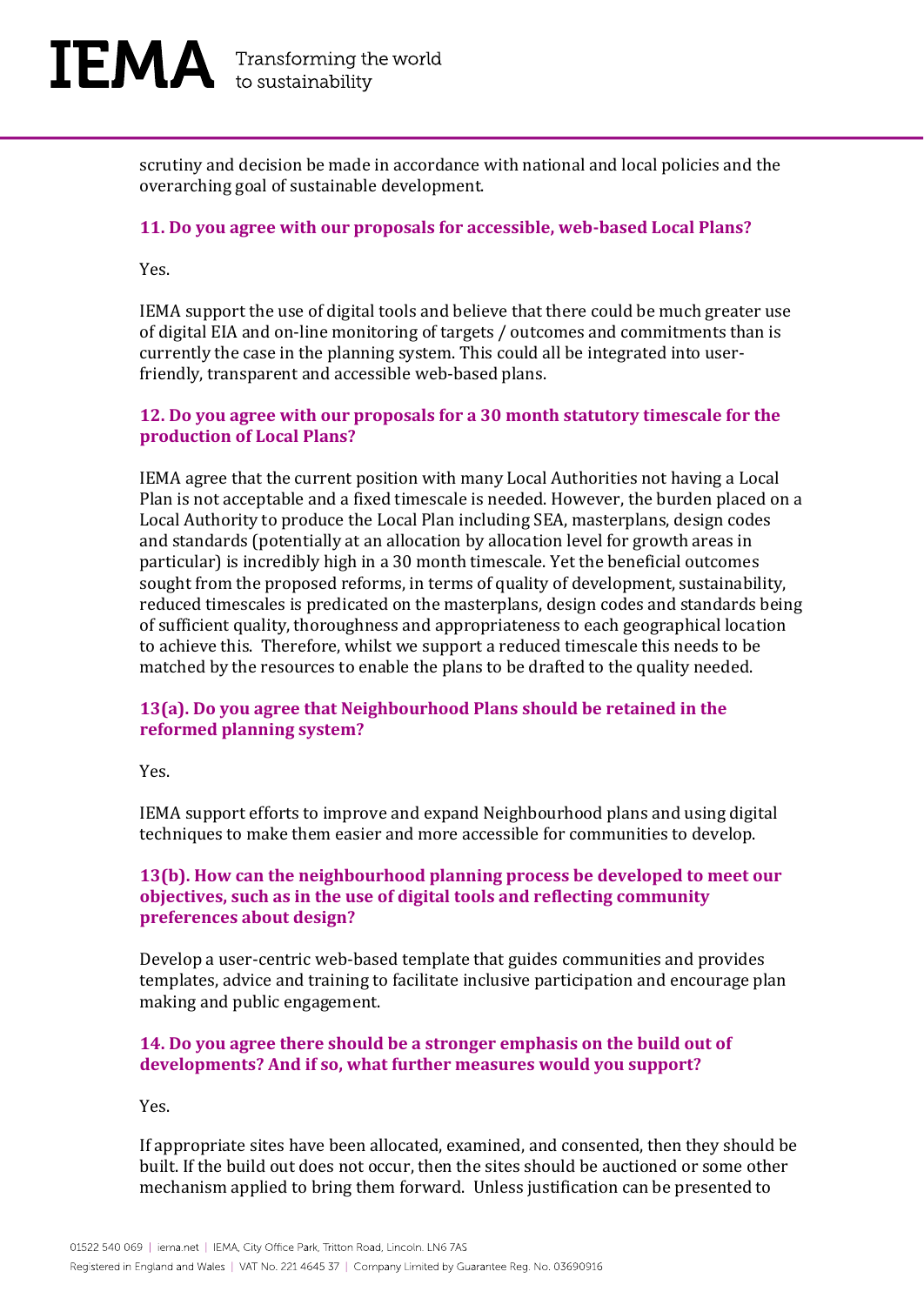

explain why a delay in build out may arise (for instance a change in baseline conditions, incorporation of adjacent land which would benefit revision of a masterplan or demonstrable emerging improvements to environmental technologies). Land banking, and sitting on consented sites, artificially lowers the house building figures and can trigger the unnecessary development of more marginal land with consequent impacts on the environment. Land banking and sitting on consents is the main contributor to the low house building rate, not the planning and permissions process, and certainly not the EIA process.

#### **15. What do you think about the design of new development that has happened recently in your area?**

No response on specific sites, however numerous members have commented on poorly planned or poorly located housing schemes. These schemes are often cited as being forced through by house building companies, that seek to minimise contributions to local infrastructure and other measures such as affordable housing, providing substandard environmental information and inadequate public consultation. These developments fall beneath the threshold of EIA development and so do not benefit from the protections and design improvements that are generated by the EIA process.

#### **16. Sustainability is at the heart of our proposals. What is your priority for sustainability in your area?**

No response on specific sites, however national priorities should focus on Nature, Climate and Society:

**Nature**: Biodiversity conservation, ecological net gain and ecosystem restoration. **Climate**: Carbon reduction, transition to net zero, climate resilience and adaptation. **Society**: Human health, wellbeing, inclusivity, social justice and equity.

#### **17. Do you agree with our proposals for improving the production and use of design guides and codes?**

Yes, with the following caveats.

IEMA recognise that there is a need to improve the focus of planning outcomes particularly in environmental terms. We welcome the increased use of design guides and codes however only on the following grounds:

- The codes are not limited to appearance / finishes, they should be ambitious and include all elements of the environment including use of; sustainable materials, insulation, conversion to electric heating, renewable energy, Environmental Net Gain and Carbon Net Zero.
- They do not replace the need for environmental assessment, in fact assessment will be required to demonstrate compliance.
- Compliance against the codes is monitored against and enforced in construction and post construction. IEMA recommend the use of independent environmental clerks of works to carry out this role, reporting to the Local Authority and funded by the developer.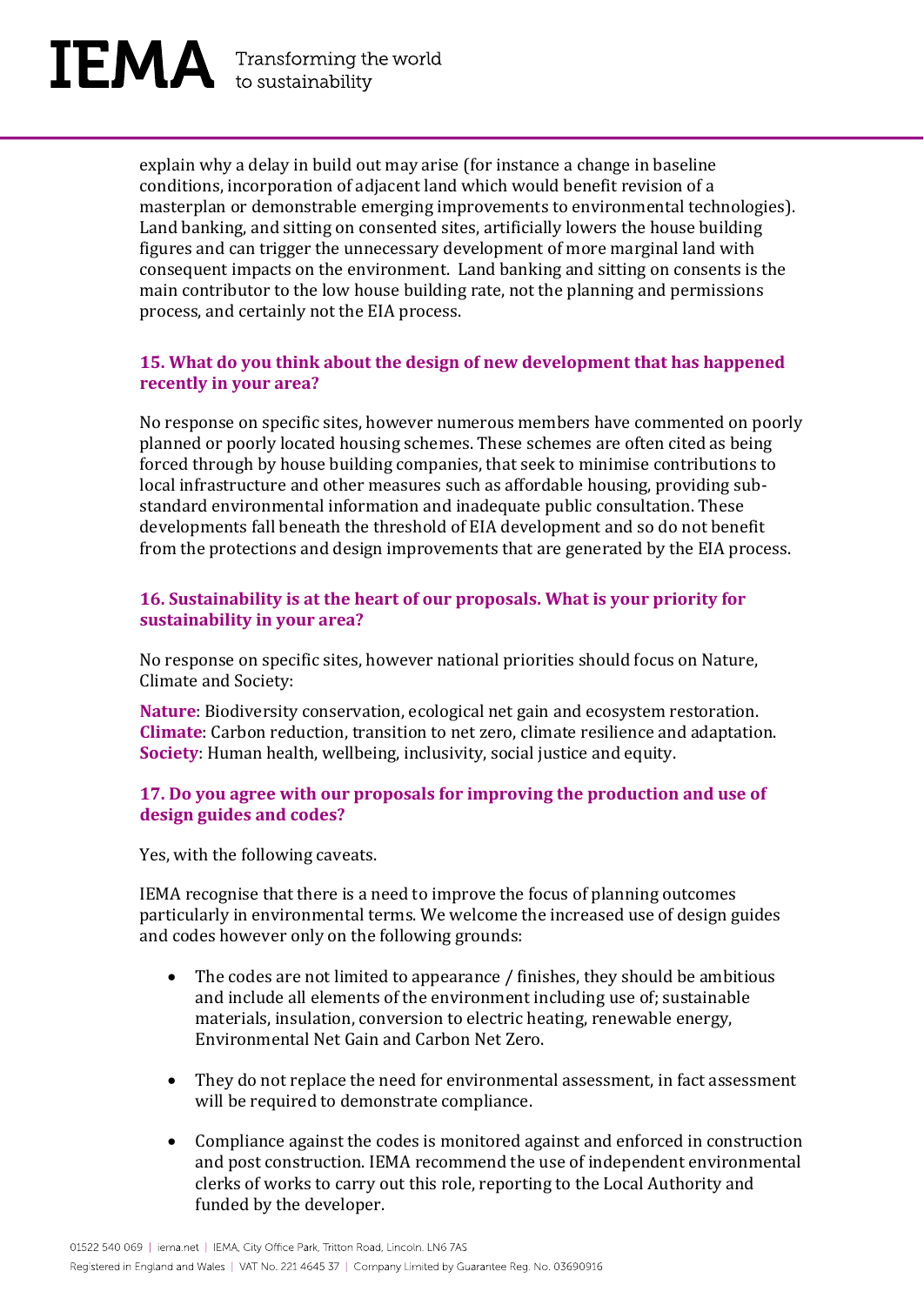#### • The ability to draft local code variations will be severely hampered by lack of expertise, human resources and finance within overstretched and underfunded Local Authorities. Therefore, any National Standards need to set high ambitions as the majority of Local Authorities will not be in a position to develop local codes in the foreseeable future.

When EIA is used as the design tool as intended, it can identify impacts early during the design process, define mitigation and enhancement and ensure this is aligned with any project level design code. For the design code, EIA will increase the vigour in assessing the success of the design code when implemented and provide certainty in its desired outcome.

#### **18. Do you agree that we should establish a new body to support design coding and building better places, and that each authority should have a chief officer for design and place-making?**

Yes, with the following caveats.

Will new funds be provided to allow for the new design roles? The ability to draft local code variations will be severely hampered by lack of expertise, human resources and finance within overstretched and underfunded Local Authorities. Therefore, any National Standards need to set high ambitions as the majority of Local Authorities will not be in a position to develop local codes in the foreseeable future.

Design officers would be necessary, however without officers to carry our monitoring and enforcement, the codes may be widely ignored. Compliance against the codes needs to be monitored against and enforced in construction and post construction. Funds need to be available to enable these activities or they will not occur. IEMA recommend the use of independent environmental clerks of works to carry out this role, reporting to the Local Authority and funded by the developer.

#### **19. Do you agree with our proposal to consider how design might be given greater emphasis in the strategic objectives for Homes England?**

Yes, with the following caveats.

On the basis that promoting 'design quality' rather than purely focusing on price includes incorporation of sustainability issues such as materials, energy efficiency, ecological impact and carbon, in line with the NPPF goal of achieving sustainable development.

#### **20. Do you agree with our proposals for implementing a fast-track for beauty?**

Yes, with the following caveats.

Rather than beauty, this should be renamed a fast-track for sustainability (it can still be beautiful). IEMA would only support national and local design templates where they incorporated market leading sustainability innovations such as materials, energy efficiency, ecological impact and carbon, in line with the NPPF goal of achieving sustainable development. Evidence globally has proven that high environmental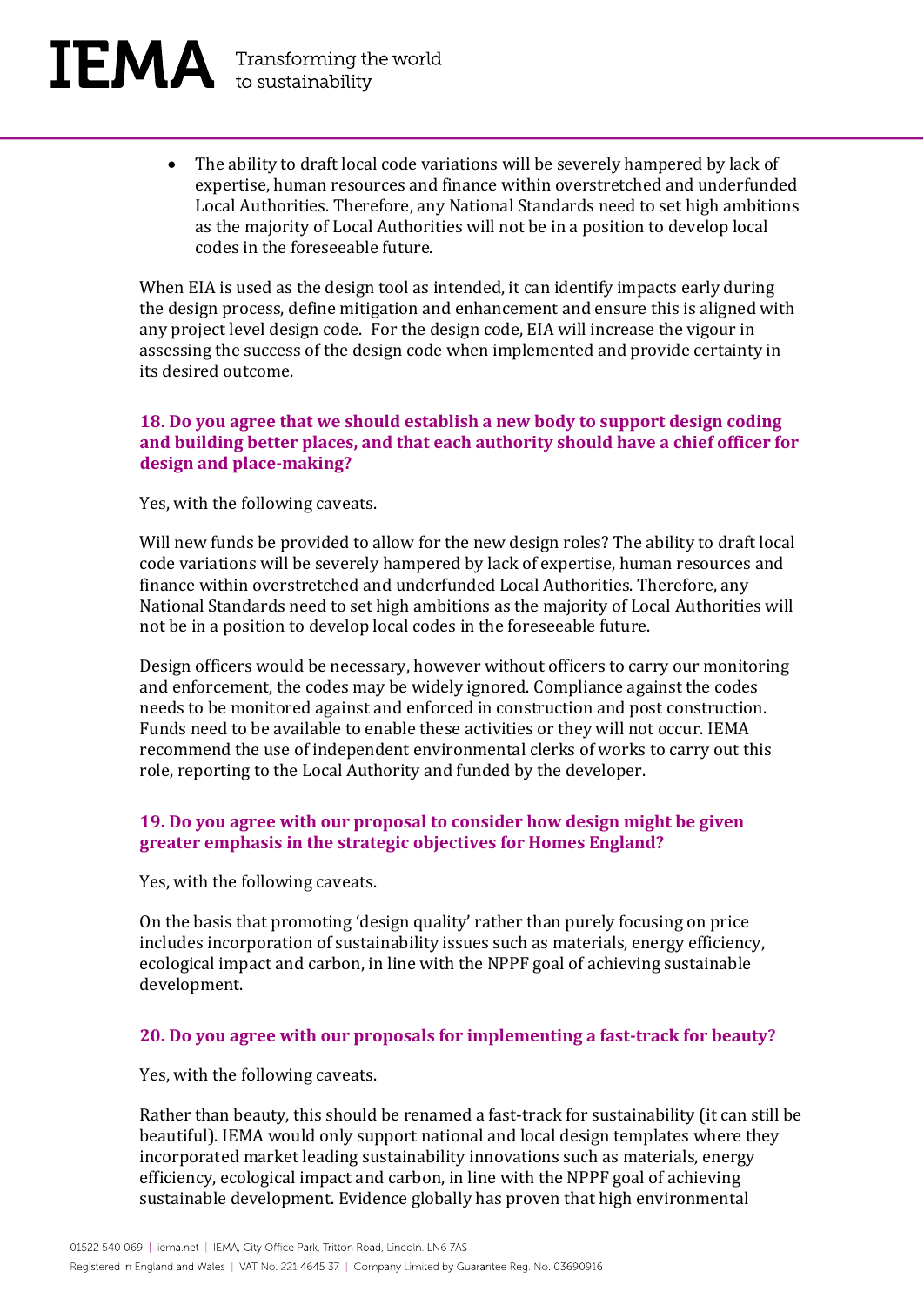

standards drive innovation and lead to better designs, products, and an increase in exports as sustainable services and products are in global demand.

#### **22. When new development happens in your area, what is your priority for what comes with it?**

Our priority for what comes with a development is **a robust system of environmental assessment** to inform the design and decision making, ensuring appropriate development that is sustainable.

The problem with stand-alone large housing developments is that they are inherently unsustainable, in that housing developments do not exist in a vacuum. Housing needs to be accompanying by a review of the capacity of the local:

- road network;
- energy (power);
- schools / education provision;
- healthcare;
- social / leisure provision;
- water;
- telecoms; and
- employment.

Developments need to integrate housing needs within the context of the existing capacity of supporting infrastructure so that development can be paired with any required upgrades to the community infrastructure. The Garden City developments of the past provide a blueprint for placemaking that is integrated with community and infrastructure development. This model should be adopted and can be adapted for smaller expansions with garden quarters etc, appropriate to the size of the community where the development is occurring.

IEMA has reservations regarding the long-term approach to designing and building standalone housing projects and the use of housing targets. Nearly all local communities oppose further house building of the kind that is routinely proposed, with little accommodation of the necessary supporting facilities or infrastructure necessary for a successful integration with the host settlement/community.

#### **23(a). Should the Government replace the Community Infrastructure Levy and Section 106 planning obligations with a new consolidated Infrastructure Levy, which is charged as a fixed proportion of development value above a set threshold?**

IEMA supports the introduction of a better system of ensuring that developers contribute to the effects of their development. However, it is not clear if the proposals will improve the situation as the local circumstances will differ in each locality.

The contribution to the supporting infrastructure should vary depending on the gap between the existing capacity and the new demand generated by the development. For example, the redevelopment of an urban brownfield site in a city centre will likely already have transport, water and utilities infrastructure in place. Focus is more likely needed on health and education capacity in the locality. Whereas a greenfield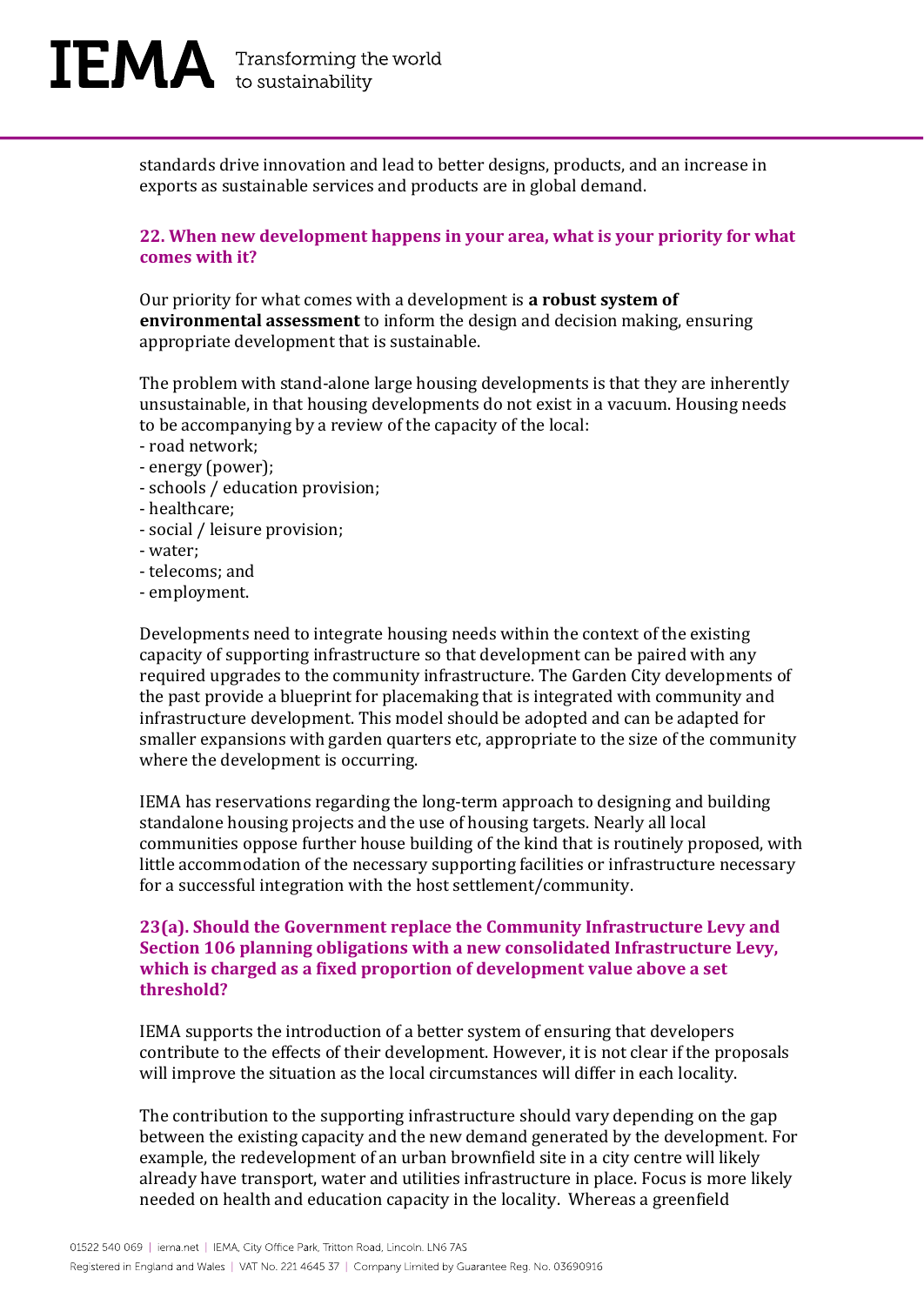

extension to a village area may have capacity in health and education services but not have capacity in sewerage, internet, power or the local road network. Therefore a flatrate is likely to be unrepresentative, with some developments being charged above that required to provide a contribution to supporting infrastructure, and other developments providing a far smaller contribution to the infrastructure and therefore creating a burden on the wider taxpayer and community by overloading local supporting systems.

Also see IEMA response to Question 22 above.

**23(b). Should the Infrastructure Levy rates be set nationally at a single rate, set nationally at an area-specific rate, or set locally?** 

Locally. See Response to 23a above.

**23(c). Should the Infrastructure Levy aim to capture the same amount of value overall, or more value, to support greater investment in infrastructure, affordable housing and local communities?** 

Overall, more value.

As the current system does not achieve sustainable development. See Response to 23a above regarding ensuring a system need to assess each development to determine an appropriate contribution or enabling actions commensurate with the new demand created and in the context of the existing provision and capacity.

Also see IEMA response to Question 22 above, the Infrastructure Levy and Section 106s are a result of the inherently unsustainable approach to developing housing in isolation. New settlements should be planned as an integrated project working with the providers of infrastructure to create a holistic scheme that is sustainable, environmentally, socially and economically.

#### **23(d). Should we allow local authorities to borrow against the Infrastructure Levy, to support infrastructure delivery in their area?**

Providing the Local Authorities have the skills and resources to assess and administer the loans. Lack of competence could lead to poor use of public finances and delivering very poor value for the public. In addition, the situation should be avoided where environmental and planning considerations are subverted due to financial interests.

#### **24. Do you agree that the scope of the reformed Infrastructure Levy should capture changes of use through permitted development rights?**

Yes, where this closes any potential loophole where developments are consented for one purpose to avoid contributions and levies and then later change use through permitted development rights with the intent to avoid these contributions.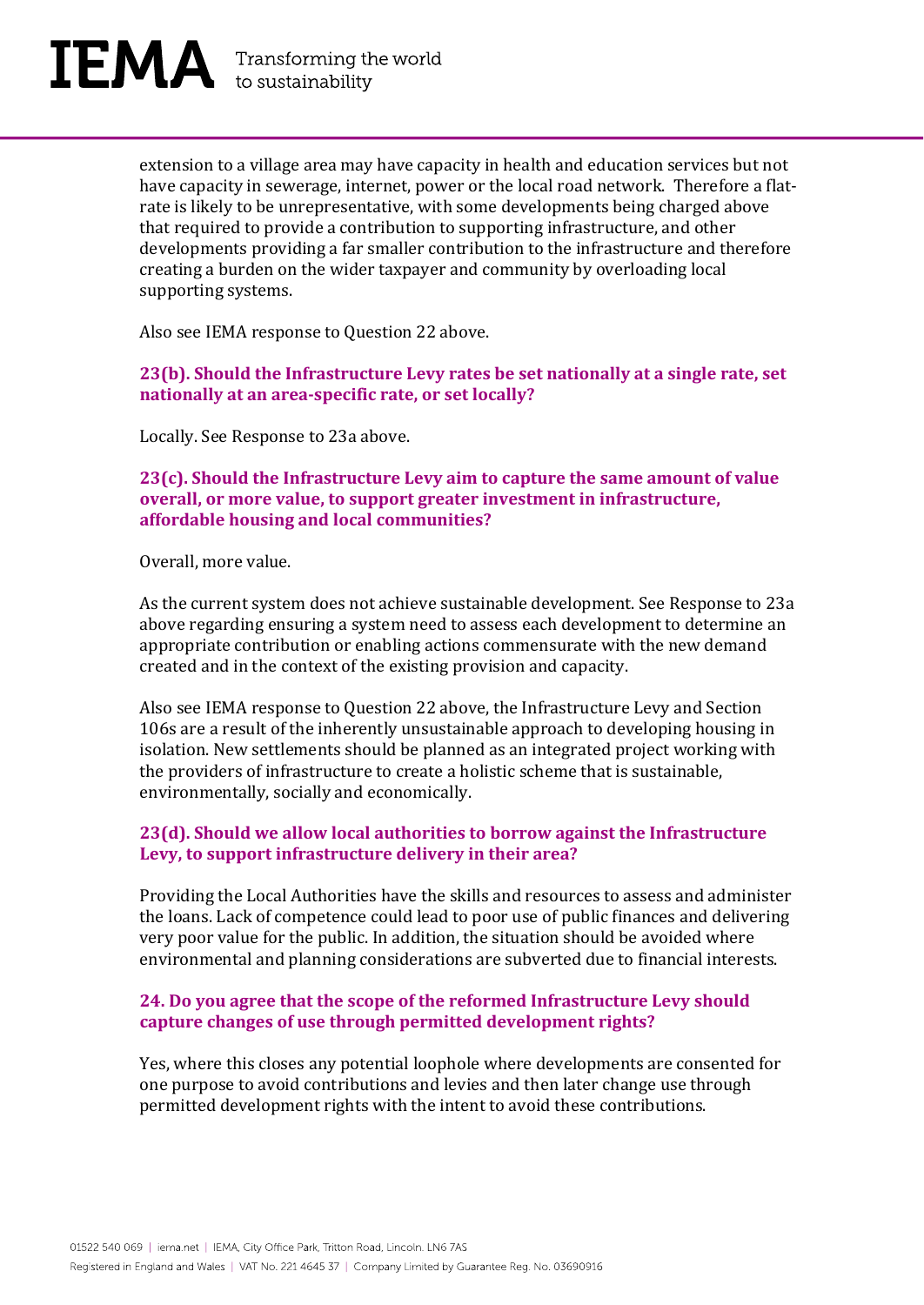

#### **25(a). Do you agree that we should aim to secure at least the same amount of affordable housing under the Infrastructure Levy, and as much on-site affordable provision, as at present?**

IEMA recommend that any reform to affordable housing provision is straightforward, transparent and clear. This will improve public trust, provide certainty to all parties, reduce avoidance, reduce consultant and lawyer fees and attendant delays.

**25(b). Should affordable housing be secured as in-kind payment towards the Infrastructure Levy, or as a 'right to purchase' at discounted rates for local authorities?** 

See response to 25a.

**25(c). If an in-kind delivery approach is taken, should we mitigate against local authority overpayment risk?** 

See response to 25a.

**25(d). If an in-kind delivery approach is taken, are there additional steps that would need to be taken to support affordable housing quality?** 

See response to 25a.

#### **26. Should local authorities have fewer restrictions over how they spend the Infrastructure Levy?**

While local flexibility is good, any changes need to be careful not to incentivise Local Authorities to approve developments simply as a means of generating income to finance gaps in other funding areas. Where this occurs, cash-strapped Local Authorities are likely to consent developments based on maximising contributions rather than against a test of sustainable development.

#### **26(a). If yes, should an affordable housing 'ring-fence' be developed?**

See earlier response to 26, 23c and 22. Housing needs to be developed holistically as part of a wider community/settlement development and should incorporate affordable housing as part of the design.

#### **27. Do you have any views on the potential impact of the proposals raised in this consultation on people with protected characteristics as defined in section 149 of the Equality Act 2010?**

IEMA agree that access to environmental information and active and inclusive engagement and participation with local planning should be encouraged. IEMA welcome any initiatives that enhance public participation and stakeholder engagement.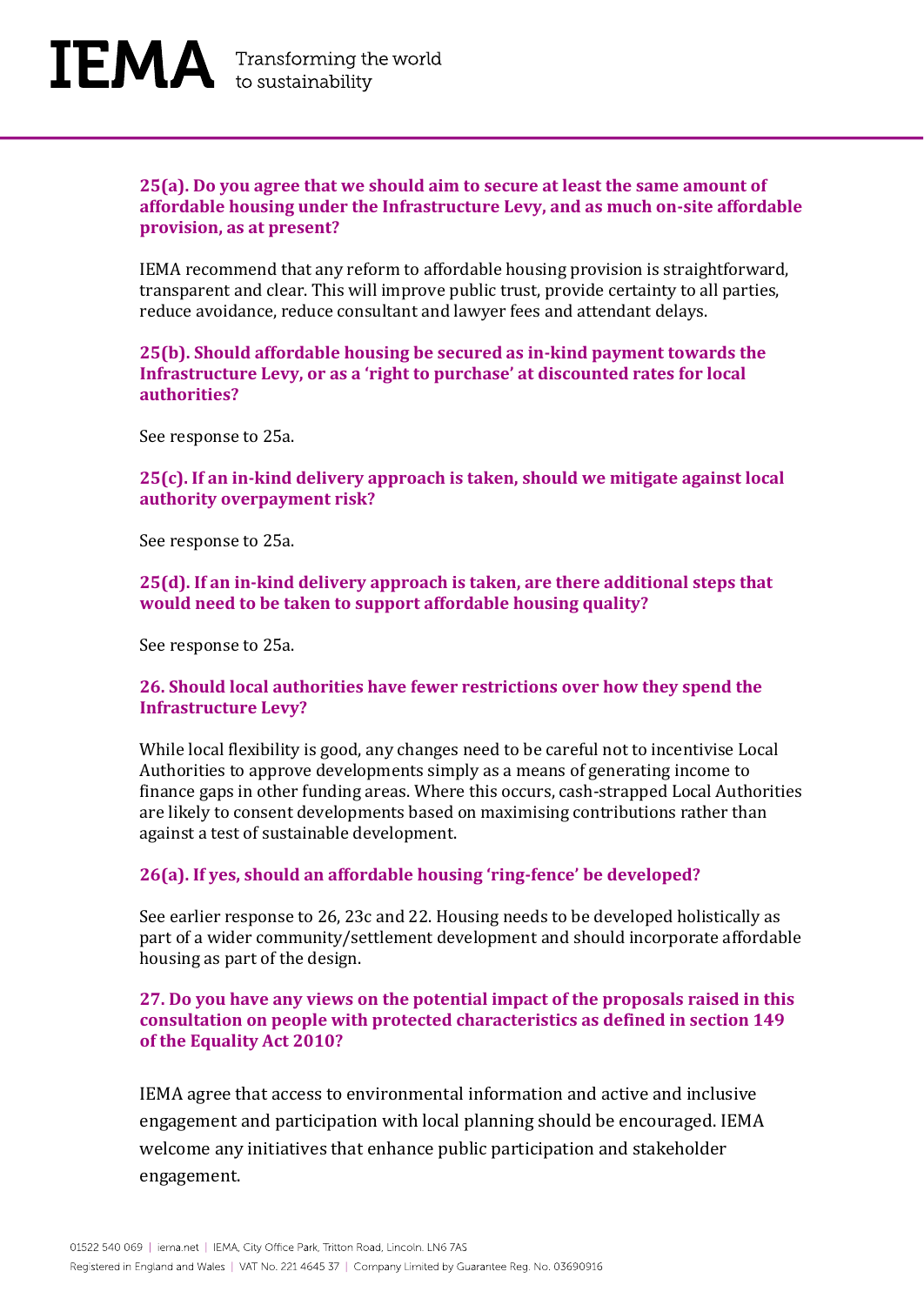

#### **Comments or questions relating to IEMA's Response to:**

Dr R.A. Howard CEnv FIEMA Policy Lead – Impact Assessment, IEMA City Office Park, Tritton Road, Lincoln, LN6 7AS. [r.howard@iema.net](mailto:r.howard@iema.net)

#### **About IEMA**

IEMA is the professional body for everyone working in environment and sustainability. We're committed to supporting, encouraging and improving the confidence and performance, profile and recognition of all these professionals. We do this by providing resources and tools, research and knowledge-sharing along with high-quality formal training and qualifications, to meet the real-world needs of members from their first steps on the career ladder, right to the very top. We believe that, together, we can change perceptions and attitudes about the relevance and vital importance of sustainability as a progressive force for good. Together, we're transforming the world to sustainability.

[www.iema.net](http://www.iema.net/)